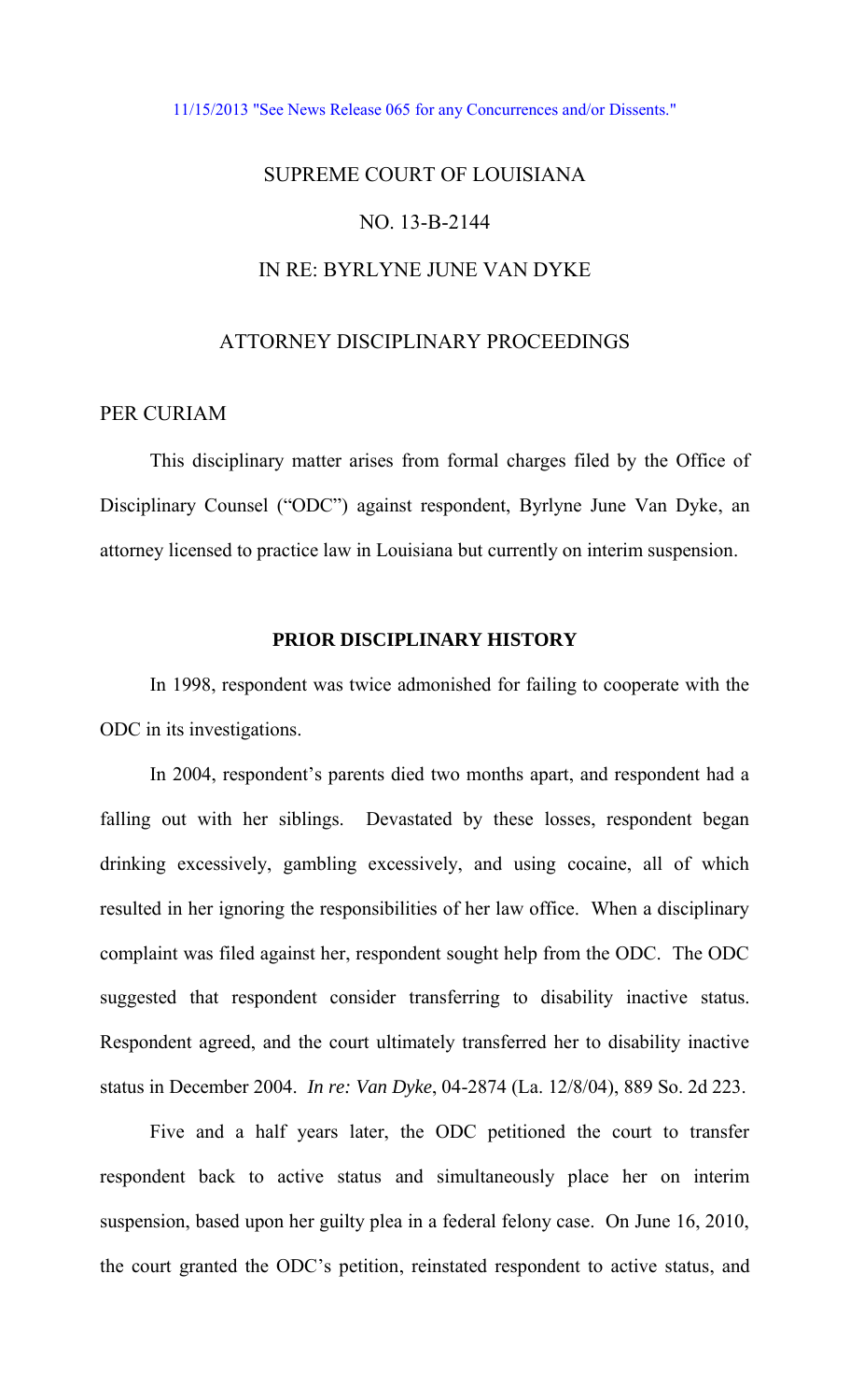placed her on interim suspension. *In re: Van Dyke*, 10-1188 (La. 6/16/10), 47 So. 3d 405; *In re: Van Dyke*, 10-1190 (La. 6/16/10), 44 So. 3d 262. To date, respondent remains on interim suspension.

 Against this backdrop, we now address the misconduct at issue in the instant matter.

# **UNDERLYING FACTS**

# *The Criminal Matter*

 Respondent electronically accessed the Southwest Louisiana Credit Union account of her former employee, without the employee's knowledge or consent, as follows:

- \$100 withdrawal on November 9, 2004 payable to Palace of Chance Casino;
- \$321.62 withdrawal on December 3, 2004 payable to Central Coin;
- \$100 attempted withdrawal on December 4, 2004 payable to Navaho Networks; and
- \$300 withdrawal on December 6, 2004 payable to Citadel Commerce.

 Respondent electronically accessed the Southwest Louisiana Credit Union account of a former client, without the client's knowledge or consent, as follows:

- \$18.65 withdrawal on October 14, 2004 payable to Citadel Commerce;
- \$350 attempted withdrawal on October 18, 2004 payable to Citadel Commerce; and
- \$200 attempted withdrawal on November 12, 2004 payable to Citadel Commerce.

Respondent also fraudulently obtained credit cards using the identity of her deceased client, Robert Louvat, to facilitate a wire transfer through Western Union Financial Services.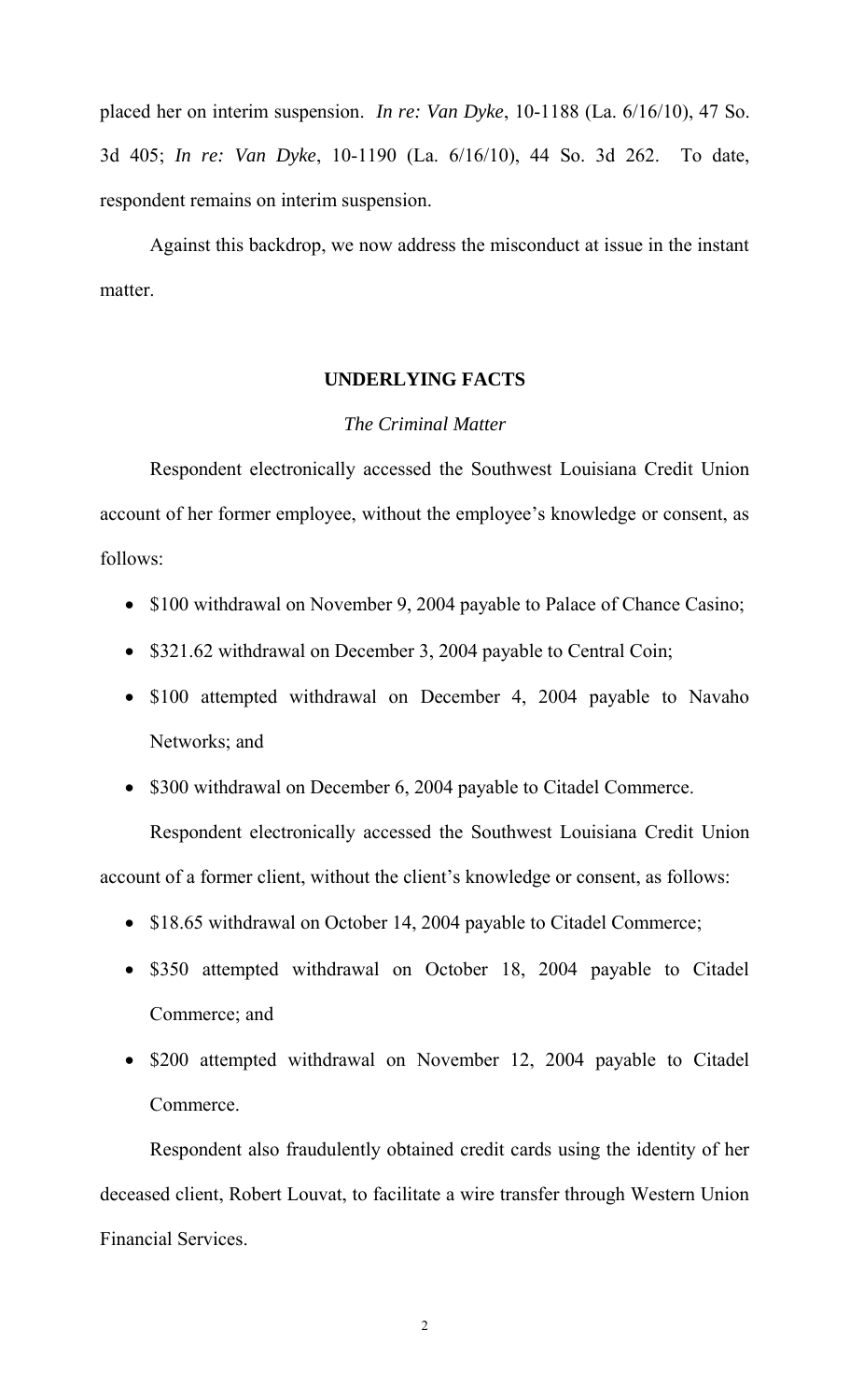On November 6, 2008, respondent pleaded guilty to one count of aggravated identity theft in the United States District Court for the Western District of Louisiana. In the plea agreement, respondent admitted that she knowingly and without lawful authority transferred or used a means of identification of another person with the intent to commit a federal felony, in violation of 18 U.S.C. § 1028A(a)(1). Specifically, she admitted that she obtained detailed information from eleven clients or former employees, including the above-mentioned persons, and used that information without authority to obtain credit and/or money.

Respondent was sentenced to twenty-four months incarceration, followed by one year of supervised release. She was also ordered to pay restitution in the amount of \$43,194.94 to her victims.

## *The Dignam Matter*

 In March 2003, Kinnon Dignam hired respondent to represent him in a criminal matter. Mr. Dignam's parents paid respondent \$3,500 for the representation. Thereafter, respondent failed to return telephone calls requesting status updates. Although respondent performed work on Mr. Dignam's behalf, she did not complete the matter before her services were terminated by Mr. Dignam's parents in November 2003. Nevertheless, she failed to provide the Dignams with an accounting and refund of any unearned fee.

#### *The Wielgos/Young Matter*

 In late 2003, respondent prepared a last will and testament and related documents for Burl Dick Young. On October 3, 2003, Mr. Young executed a power of attorney naming Kathleen Wielgos as his agent. He also executed a will naming Ms. Wielgos as executrix and the legatee of one-third of his estate. When Mr. Young passed away on December 31, 2003, Ms. Wielgos directed respondent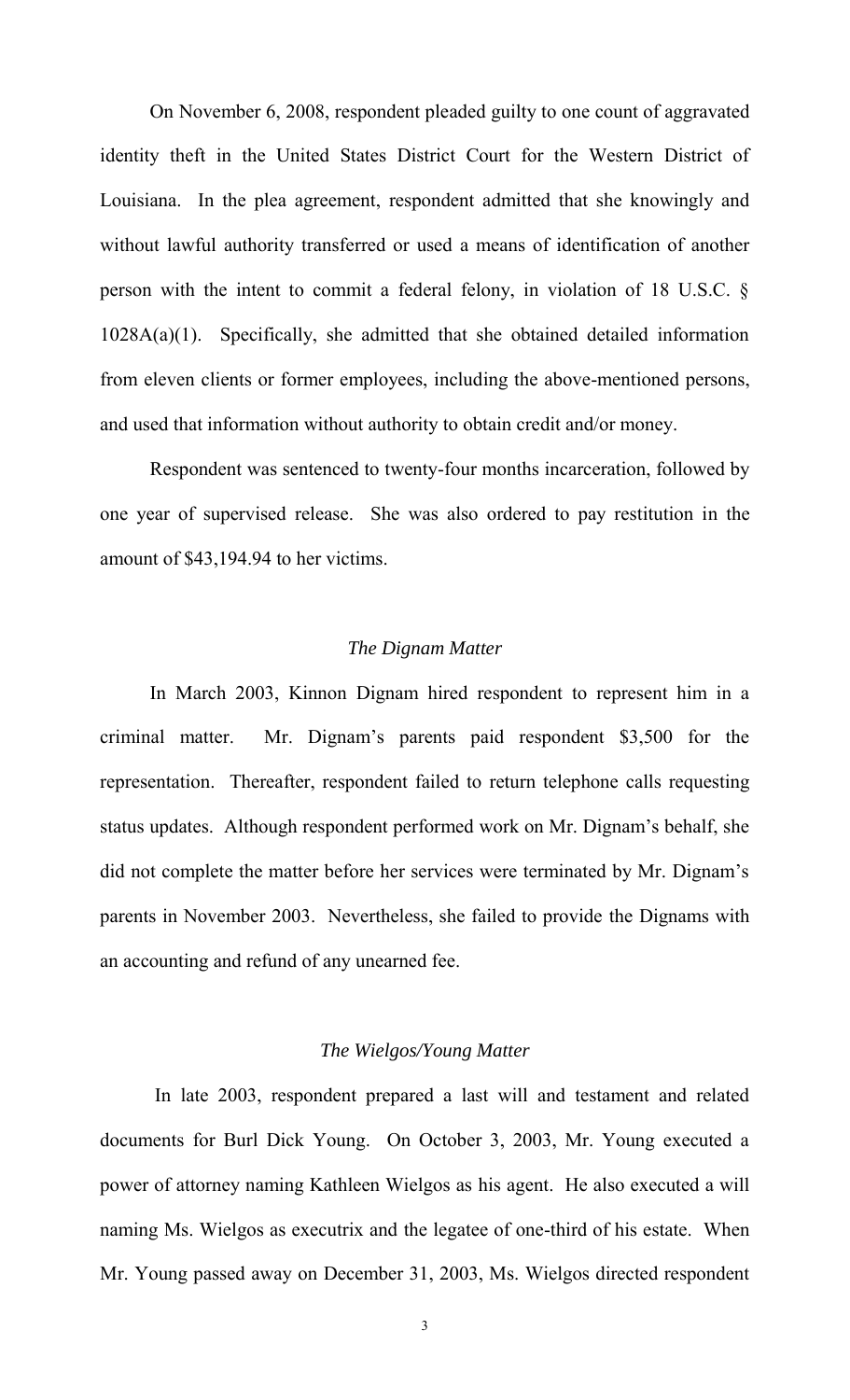to initiate succession proceedings. Respondent charged and collected a \$10,000 fee for all matters related to the succession. However, respondent failed to complete the succession and failed to refund any portion of the unearned fee.

 During the representation, respondent used Ms. Wielgos' checking account number to obtain credit with an internet gambling site and electronically withdrew funds from Ms. Wielgos' personal bank account without her knowledge or consent. Respondent pleaded guilty to federal felony charges for this criminal conduct as well as other criminal conduct as described in the criminal matter set forth above.

## *The White/DeClouet Matter*

 In December 2003, J. Michael DeClouet hired respondent to represent his mother, Nelma White, in an ongoing divorce case. Mr. DeClouet paid respondent \$2,500 for the representation. Respondent did not complete the case before Mr. DeClouet demanded a refund of the unearned fee in November 2004. Nevertheless, respondent did not refund any portion of the fee.<sup>1</sup>

#### *The Roddy Matter*

 In July 2003, Mary Roddy hired respondent to represent her grandson, Ryan Roddy, in a criminal matter. Ms. Roddy paid respondent \$4,000 for the representation. Respondent failed to appear in court on Mr. Roddy's behalf on at least three occasions. Nevertheless, she did not refund any portion of the fee.

# *The Turner Matter*

 In February 2004, Lacey Turner hired respondent to represent her in a criminal matter. Ms. Turner paid respondent \$5,000 for the representation. During

 $\overline{a}$ 

<sup>&</sup>lt;sup>1</sup> The record indicates that Mr. DeClouet died in June 2010. Respondent's obligation to refund the fee paid in connection with the representation of Ms. White is now owed to Mr. DeClouet's estate.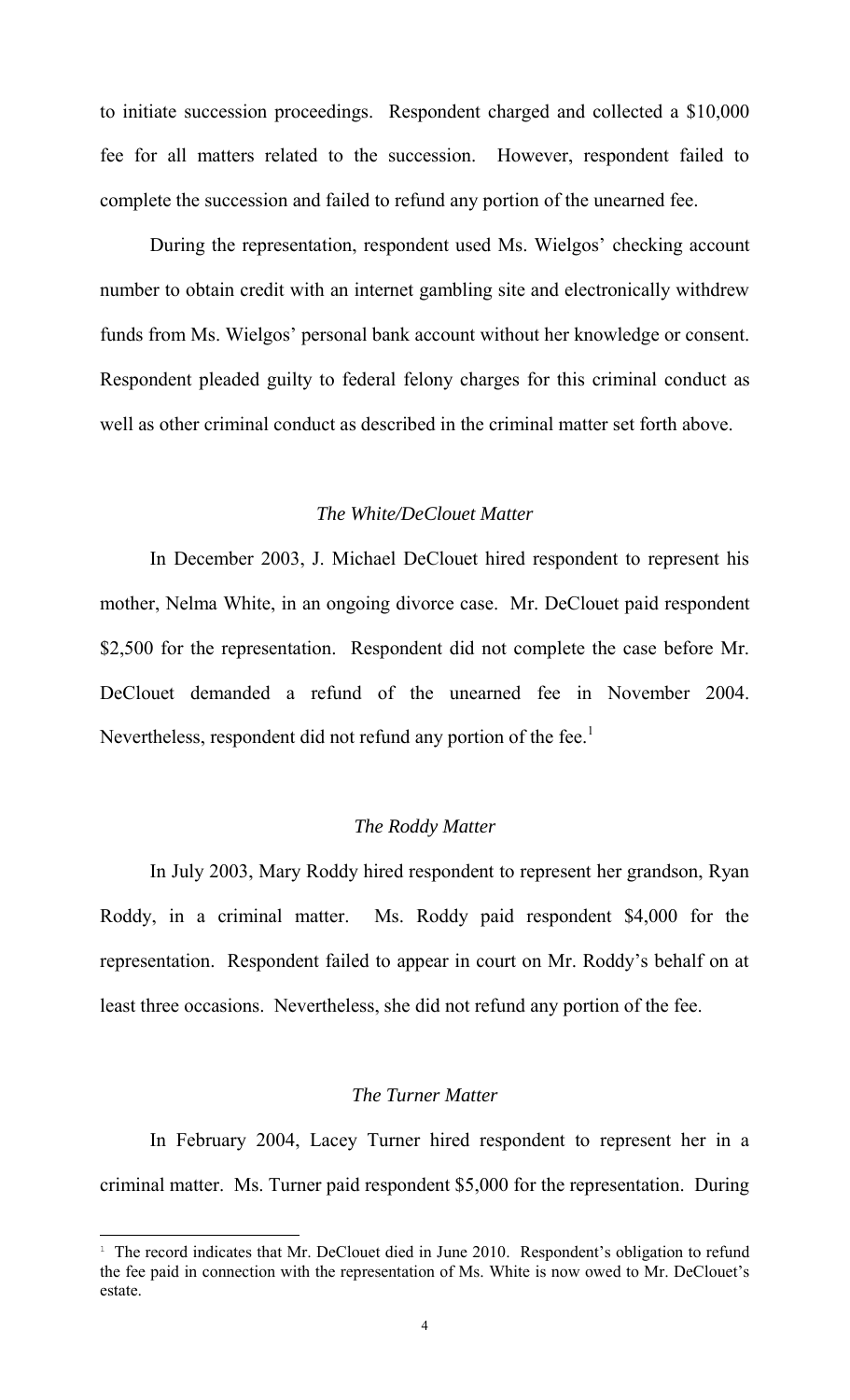the course of the representation, respondent did not accept or return Ms. Turner's telephone calls. In June 2004, Ms. Turner informed respondent's assistant that she would be unable to attend the trial set for December 6, 2004 due to health issues related to her pregnancy, and she was assured that respondent would obtain a continuance of the trial date. Thereafter, on numerous occasions, Ms. Turner could not contact respondent's office because no one answered the telephone and the voicemail was full. On January 21, 2005, Ms. Turner was arrested on a bench warrant for failing to appear for the December 6, 2004 trial.

 In January 2010, the Louisiana State Bar Association's Client Assistance Fund paid Ms. Turner \$3,750 as a result of respondent's wrongful retention of the unearned portion of the fee. Respondent admitted that she owes a refund to the Client Assistance Fund in connection with this matter.

## **DISCIPLINARY PROCEEDINGS:**

In December 2010, the ODC filed formal charges against respondent,<sup>2</sup> alleging that she violated the following provisions of the Rules of Professional Conduct: Rules 1.2 (scope of the representation), 1.3 (failure to act with reasonable diligence and promptness in representing a client), 1.4 (failure to communicate with a client),  $1.5(f)(5)$  (failure to refund an unearned fee),  $1.8(a)$  (conflict of interest), 1.16(d) (obligations upon termination of the representation), 3.2 (failure to make reasonable efforts to expedite litigation), 5.3 (failure to properly supervise a non-lawyer assistant), 5.5(a) (assisting another in the unauthorized practice of law), 8.4(a) (violation of the Rules of Professional Conduct), 8.4(b) (commission of a criminal act that reflects adversely on the lawyer's honesty, trustworthiness, or fitness as a lawyer), 8.4(c) (engaging in conduct involving dishonesty, fraud,

<sup>&</sup>lt;sup>2</sup> The formal charges initially consisted of ten counts of alleged misconduct. However, the hearing committee found no misconduct in three of the counts, and the ODC decided not to pursue the counts further. Therefore, our opinion does not address these counts.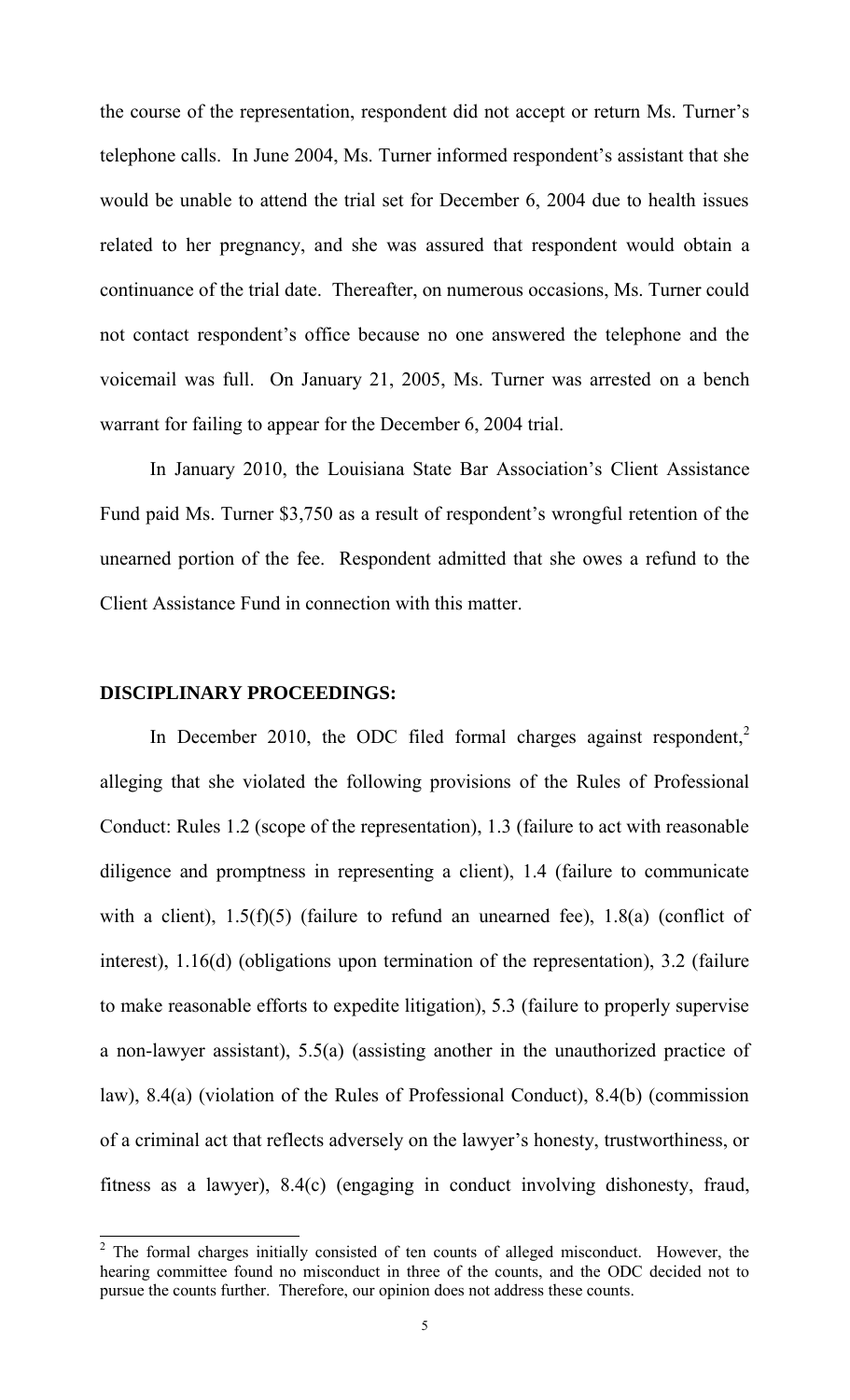deceit, or misrepresentation), and 8.4(d) (engaging in conduct prejudicial to the administration of justice).

 Respondent initially failed to answer the formal charges, and as a result, the factual allegations thereof were deemed admitted and proven by clear and convincing evidence. However, the deemed admitted order was vacated upon respondent's filing of a motion to recall same. Thereafter, she answered the formal charges, denying any misconduct. The matter then proceeded to a formal hearing on the merits.

#### *Hearing Committee Report*

 After considering the testimony and evidence presented at the hearing, the hearing committee made the following factual findings:

 The Criminal Matter – Respondent admitted to pleading guilty to one count of aggravated identity theft in federal court. She was sentenced to serve twentyfour months in prison, followed by one year of supervised release, and was ordered to pay \$43,194.94 in restitution to the victims. With the exception of Mr. Louvat, all of the victims were very close friends of respondent's. After Mr. Louvat's death, respondent used one of his credit cards as a method of securing credit with an online gaming establishment. Although respondent testified that she lost approximately \$30,000 to the casinos but had only stolen approximately \$9,000 from her friends and clients, for some reason, the restitution was set at \$43,194.94 with no accounting as to who was owed what. Nevertheless, respondent complied with orders for monthly payments until her supervised release ended and her restitution was transferred to the Federal Litigation Unit, to which she made one payment but has not heard back from them. Her understanding was that, once her sentence was concluded and her supervised release was completed, making restitution became a civil responsibility to the government. She is trying to get a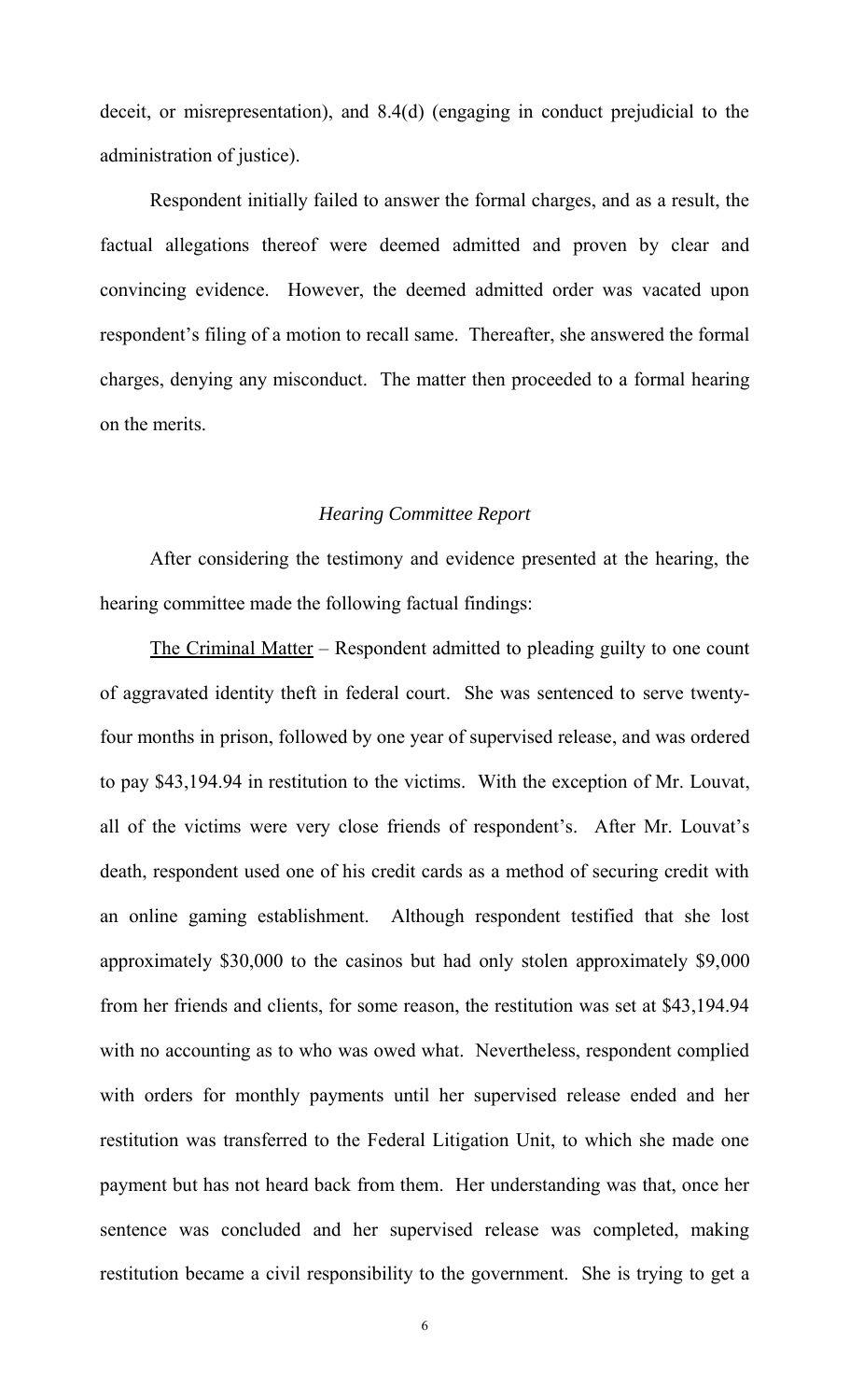statement regarding what is owed and is making an effort to pay the amounts ordered as restitution.

 Respondent also testified that she completed required participation in substance abuse counseling and treatment and required participation in a mental health program and/or gambling program.

 Based on these facts, the committee determined that respondent violated Rules 8.4(a), 8.4(b), and 8.4(c) of the Rules of Professional Conduct.

 The Dignam Matter – Respondent admitted that she may not have returned some of the Dignams' telephone calls when she was very busy. She also admitted that she owes them an accounting and some amount of a refund since she was terminated prior to completing the representation. She has not provided either because she has not been in a position to make restitution with all of the other restitution matters she has pending.

 Based on these facts, the committee determined that respondent violated Rules 1.3, 1.4, 1.5(f)(5), and 1.16(d) of the Rules of Professional Conduct.

 The Wielgos/Young Matter – Respondent took a fee of \$5,000 for the work she performed on Mr. Young's behalf prior to his death, which included a testament, a power of attorney, and other related legal matters. After Mr. Young's death, Ms. Wielgos hired respondent to handle the succession. Respondent received an additional \$5,000 fee for all the matters related to the succession, for a total of \$10,000. She probated Mr. Young's will and filed some documents, but she did not finish the succession. The succession was very difficult, and Ms. Wielgos called almost every day. Ms. Wielgos demanded that every item contained in Mr. Young's house be placed on the inventory, which was done at considerable time and expense. Respondent admitted that it got to the point where she refused to take Ms. Wielgos' calls because she was being totally unreasonable. Respondent also admitted that she failed to complete all matters that were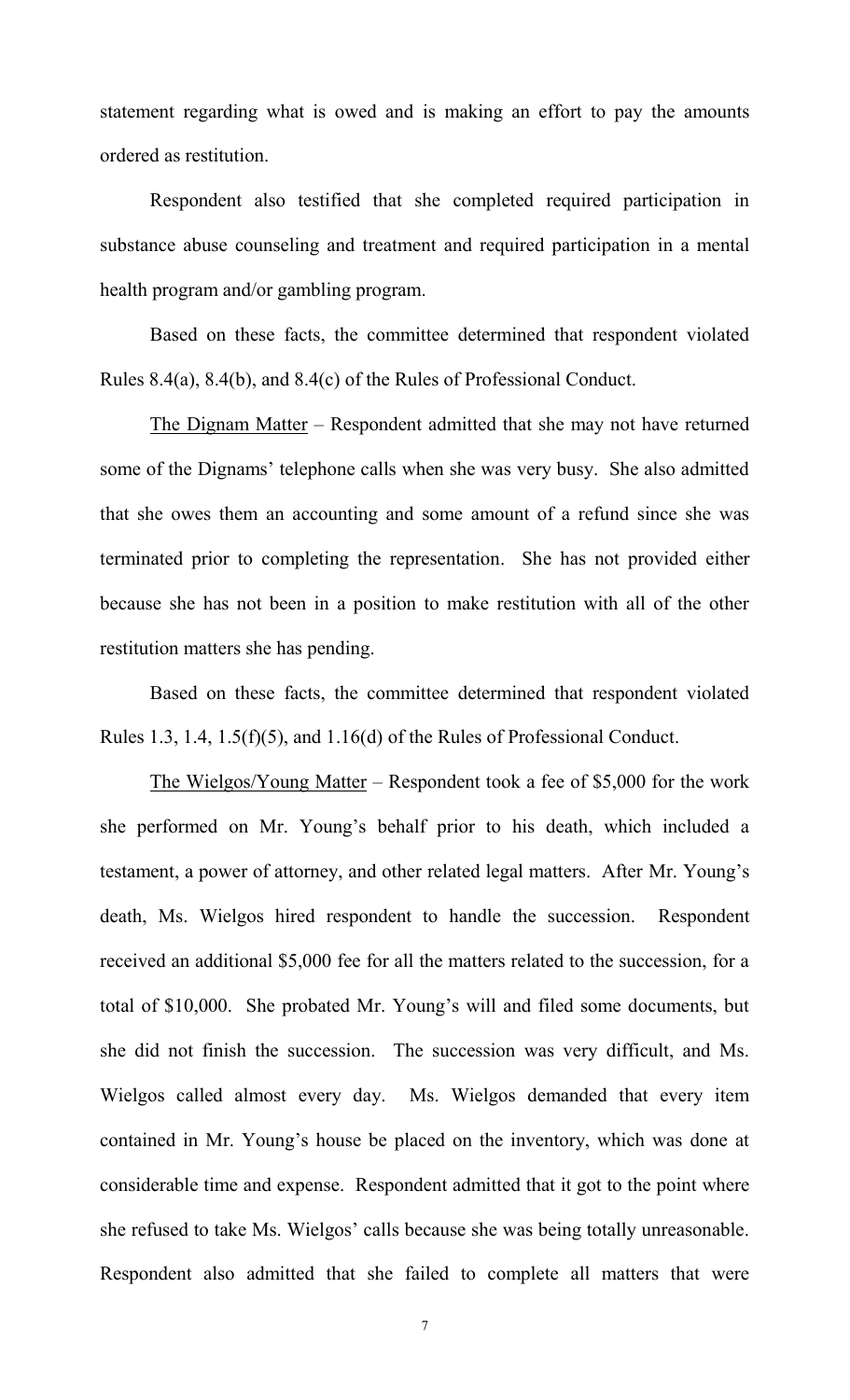necessary to finalize the work she was retained to do and that Ms. Wielgos was due a refund. Ultimately, another attorney completed the succession.

 Respondent further admitted that, in 2004, she electronically used Ms. Wielgos' checking account number to get credit with an internet gaming site and withdrew funds from Ms. Wielgos' personal bank account without her knowledge or permission. However, this misconduct was included in the criminal matter discussed above.

 Based on these facts, the committee determined that respondent violated Rules 1.5(f)(5), 1.16(d), and 3.2 of the Rules of Professional Conduct.

 The White/DeClouet Matter – In December 2003, Mr. DeClouet paid respondent \$2,500 to represent his mother, Ms. White, in a divorce case. It was an ongoing divorce case for Ms. White, and respondent was her third or fourth attorney. Respondent performed work for Ms. White, but she admitted that the work was not completed and that she owes a refund of fees.

Based on these facts, the committee determined that respondent violated Rules 1.3, 1.5(f)(5), 8.4(a), and 8.4(c) of the Rules of Professional Conduct.

 The Roddy Matter – The fee agreement in this matter provided that, if the case was dismissed at arraignment, the fee would be \$1,200, but if the case went to trial the fee would be an additional \$2,800. Respondent failed to appear at Mr. Roddy's arraignment in March 2004 and could not explain why Mr. Roddy did not get notice. Respondent testified that, on April 16, 2004, when Mr. Roddy was scheduled to appear in court in response to a bench warrant and a motion for bond forfeiture, she was in the hospital with her mother and did not appear in court with him. She also did not appear in court with him on May 3, 2004 for a hearing on her requests to waive formal arraignment, to enter a plea of not guilty, and for a jury trial. However, she did appear in court for him on November 3, 2004, which was re-fixed for April 25, 2005, but by that time, she had been transferred to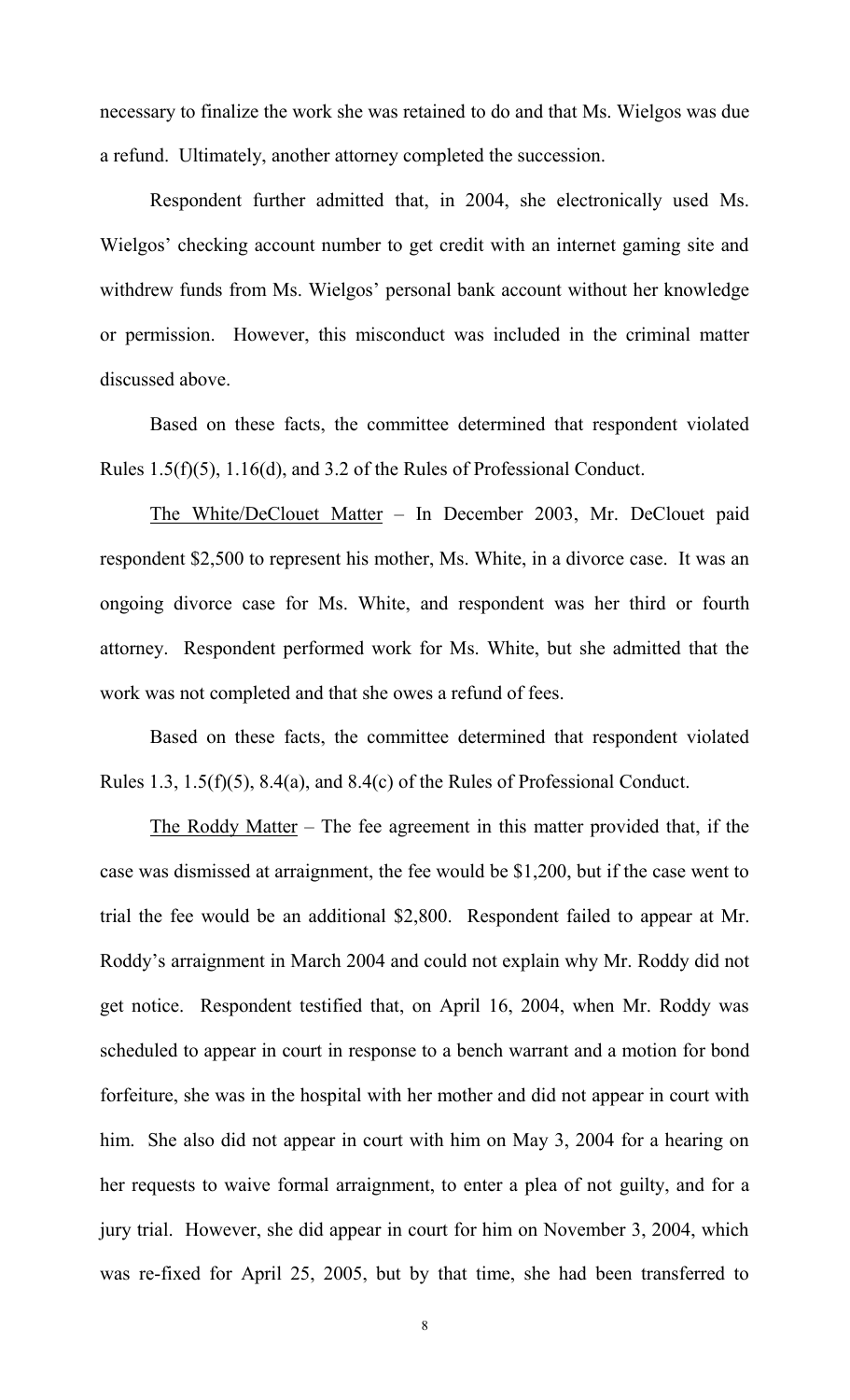disability inactive status and could not appear in court. Respondent admitted that she owes Mr. Roddy an accounting and a refund of fees because she did not complete the work.

 Based on these facts, the committee determined that respondent violated Rules 1.5(f)(5), 8.4(a), and 8.4(c) of the Rules of Professional Conduct.

 The Turner Matter – On February 21, 2004, Lacey Turner paid respondent \$2,500 of a \$5,000 fee to defend her against drug charges. Ms. Turner paid the balance on March 8, 2004. Respondent filed a pleading entitled *Plea of Not Guilty to Charge Triable by Jury* and informed Ms. Turner that she did not need to appear for the arraignment set for June 7, 2004.

 During the representation, respondent did not accept or return Ms. Turner's telephone calls. However, respondent's assistant assured Mr. Turner that everything with her case was fine.

 In June 2004, Ms. Turner informed respondent's assistant that, due to pregnancy and related health issues, she would not be able to attend the trial set for December 6, 2004. Respondent's assistant assured Ms. Turner that respondent would obtain a continuance. Thereafter, Ms. Turner was not able to contact respondent's office by telephone on several occasions; however, she finally spoke to respondent's assistant on November 29, 2004 and was assured that the continuance would be obtained. Subsequently, Ms. Turner was again unable to reach respondent's office by telephone.

 On January 21, 2005, Ms. Turner was arrested on a bench warrant for failing to appear for the trial on December 6, 2004. Ms. Turner then learned that respondent had been transferred to disability inactive status and that a judgment of bond forfeiture had been granted against her on December 8, 2004. Another attorney was appointed to represent Ms. Turner and completed the representation.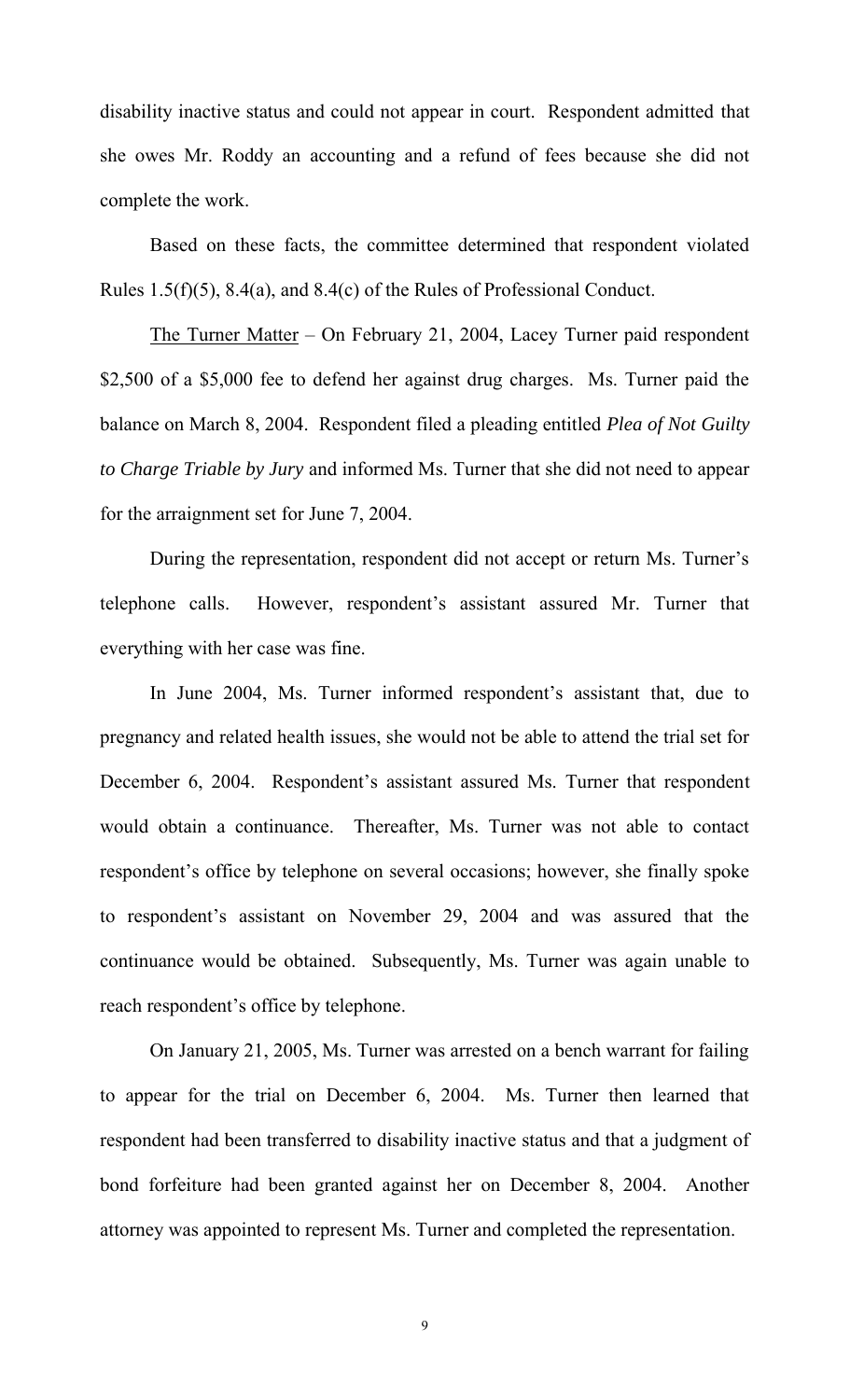Respondent admitted to these facts and that she let her client down. All of these events occurred during the period of time when respondent's mother and father became seriously ill and died two months apart. Respondent admitted that she owes a refund to the Client Assistance Fund in connection with Ms. Turner's case.

 Based on these facts, the committee determined that respondent violated Rules 1.2, 1.3, 1.4, 1.5(f)(5), and 1.16(d).

 The committee then determined that the baseline sanction for respondent's misconduct is disbarment, based on the ABA's *Standards for Imposing Lawyer Sanctions*. In aggravation, the committee found a prior disciplinary record, multiple offenses, and illegal conduct. In mitigation, the committee found full and free disclosure to the disciplinary board and a cooperative attitude toward the proceedings, character or reputation, a delay in the disciplinary proceedings, and the remoteness of the prior offenses. Additionally, the committee stated:

> There was much testimony regarding mitigation. Witnesses testified that Respondent, prior to her criminal activity, was an intelligent, well respected attorney in the community who worked very hard for her clients and particularly for those who could not afford legal services. Respondent worked predominately in the domestic and criminal areas. Very credible and impressive witnesses testified that prior to Respondent's medical issues, she always went over and beyond her duties and responsibilities as an attorney. All witnesses, one of whom had been a victim of Respondent's use of her identity, testified very favorably on behalf of Respondent. The committee found that the weight of medical evidence clearly proved that Respondent's mental disability was the cause of her criminal activity and as of the date of the hearing, Respondent had recovered from her mental disability as demonstrated by a meaningful and sustained period of successful rehabilitation.

 Turning to the issue of an appropriate sanction, the committee considered the ODC's suggestion that permanent disbarment is warranted for respondent's misconduct. In addressing the issue, the committee stated: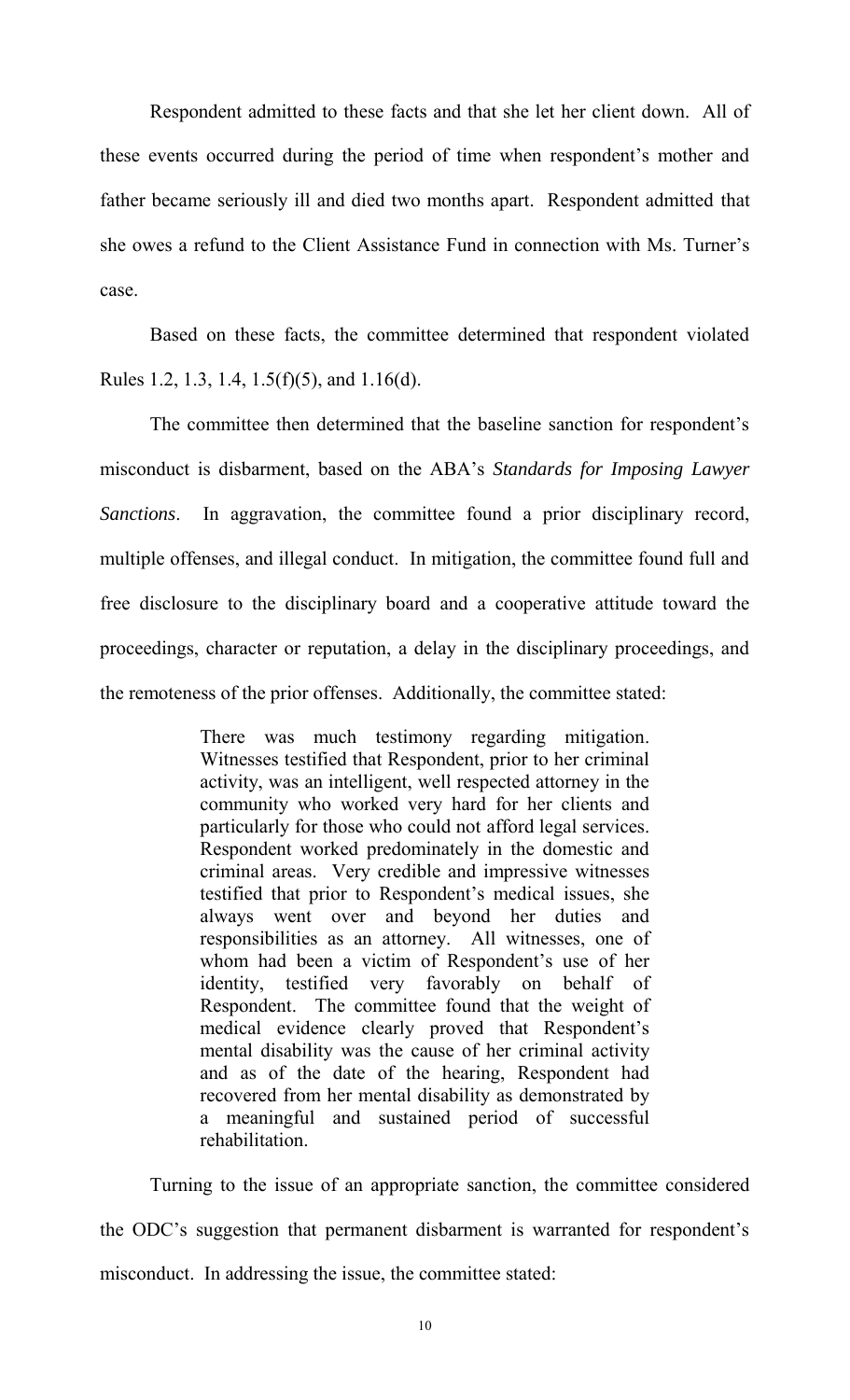The severity of the charges against Respondent center around a period of time from July 2004 through December of 2004 in which she committed criminal activity and for which she pled guilty in federal court. These criminal matters… involve Respondent using the identity of her friends and one client to secure credit with online gaming sites on the internet… Respondent admitted that she committed these acts both in her plea in federal court and in her testimony, however could not explain why she had done so. Respondent testified that she just did not know why she had done the things she did, since she had never gambled like she had, used drugs or missed court dates. The committee heard from very impressive medical experts that clearly indicated that Respondent's criminal actions were the direct result of specific stressors that occurred in her life just prior to the period of time that Respondent committed these acts. The stressors specifically indicated were the loss of her mother and father within two months of each other, when they had been basically healthy and the resultant attacks by her siblings that she had "killed" their mother by not continuing treatment for pancreatic cancer that medical advice deemed fruitless. There was further evidence that Respondent's mental condition was compromised even earlier than the period from July 2004 through December of 2004 in which these criminal acts occurred when she lost a case in the [Louisiana] Supreme Court that shook her belief in the legal system, and caused Respondent to suffer from depression.

\*\*\*\*

…Respondent clearly accepted the responsibility for her actions and showed significant remorse for actions. Respondent wanted to and was making efforts to make restitution but had not made much progress because of her long period of inactive status, her criminal conviction and the confusion over the amounts owed and to whom they were owed.

Based on this reasoning, the committee declined to recommend permanent

disbarment and, instead, recommended that respondent be disbarred.

 Respondent filed an objection to the hearing committee's report and recommendation. Specifically, she objected to some of the committee's findings regarding the rule violations and argued that a three-year suspension would be a more appropriate sanction.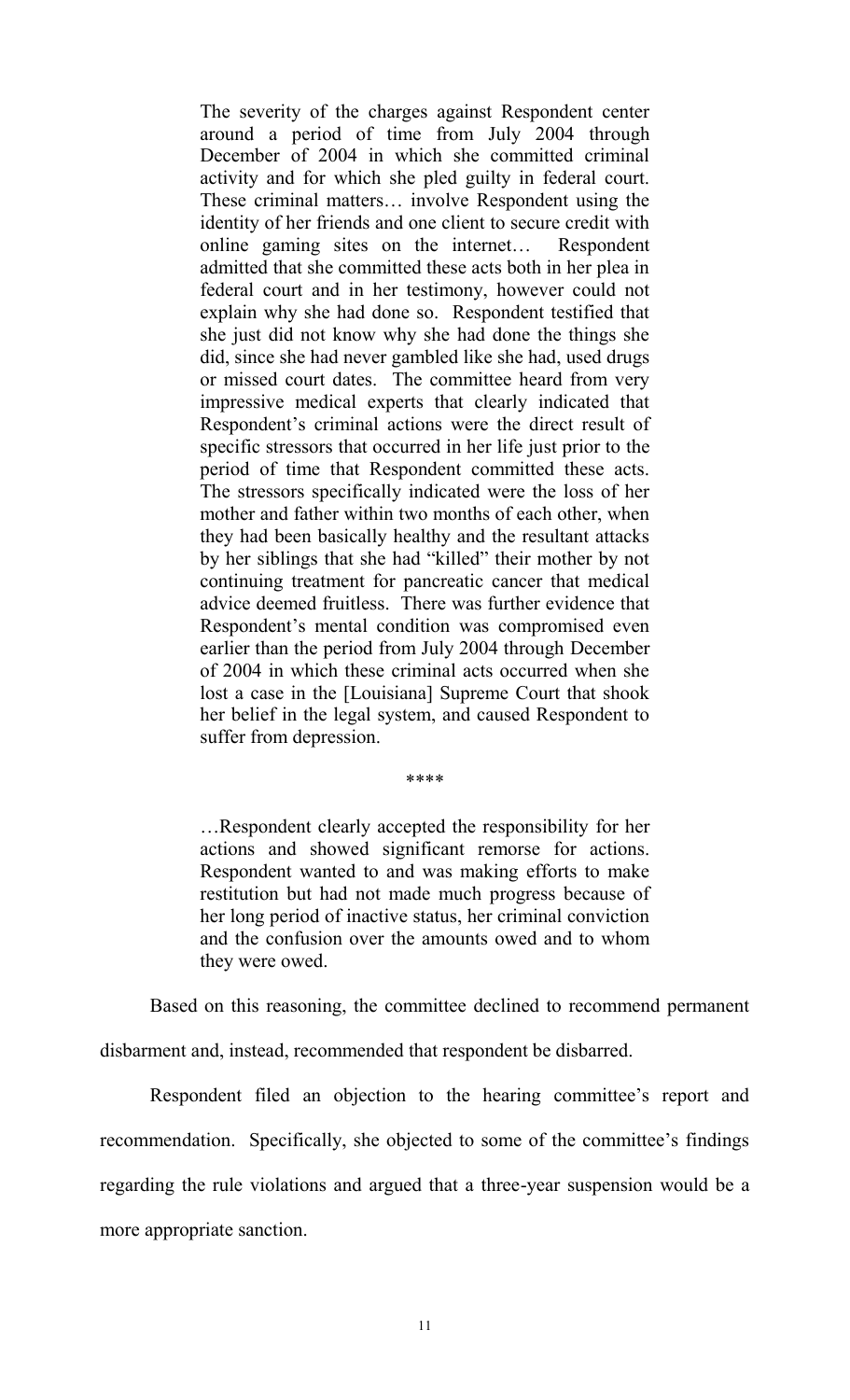## *Disciplinary Board Recommendation*

 After review, the disciplinary board determined that the committee's factual findings do not appear to be manifestly erroneous and are supported by the record. The board further determined that the record supports the committee's conclusions regarding the alleged violations of the Rules of Professional Conduct with the following exceptions:

 In the Wielgos/Young matter, the committee concluded respondent did not violate Rule 1.3 of the Rules of Professional Conduct despite its finding that she failed to complete all matters necessary to complete the work she was hired to do. Based upon this finding and the supporting evidence in the record, the board determined that respondent did violate Rule 1.3.

 In the Roddy matter, again the committee concluded respondent did not violate Rule 1.3 despite its finding that she failed to appear at Mr. Roddy's arraignment and otherwise failed to complete the representation. Based on this finding and the supporting evidence in the record, the board determined that respondent did violate Rule 1.3.

 Finally, in the Turner matter, the committee concluded respondent did not violate Rules 8.4(a), 8.4(c), and 8.4(d) despite its finding that her office staff gave Ms. Turner false assurances that her criminal trial would be continued and that the matter was being handled. Noting no continuance was sought or granted, which ultimately resulted in Ms. Turner's bond being forfeited, the board determined the record supports a finding that respondent violated these three rules.

 The board then determined that respondent knowingly and intentionally violated duties owed to her clients, the public, the legal system, and the legal profession. She caused significant actual harm to numerous clients by failing to return unearned fees, failing to appear in court, and abandoning legal matters. However, her most egregious misconduct involved stealing the identity of a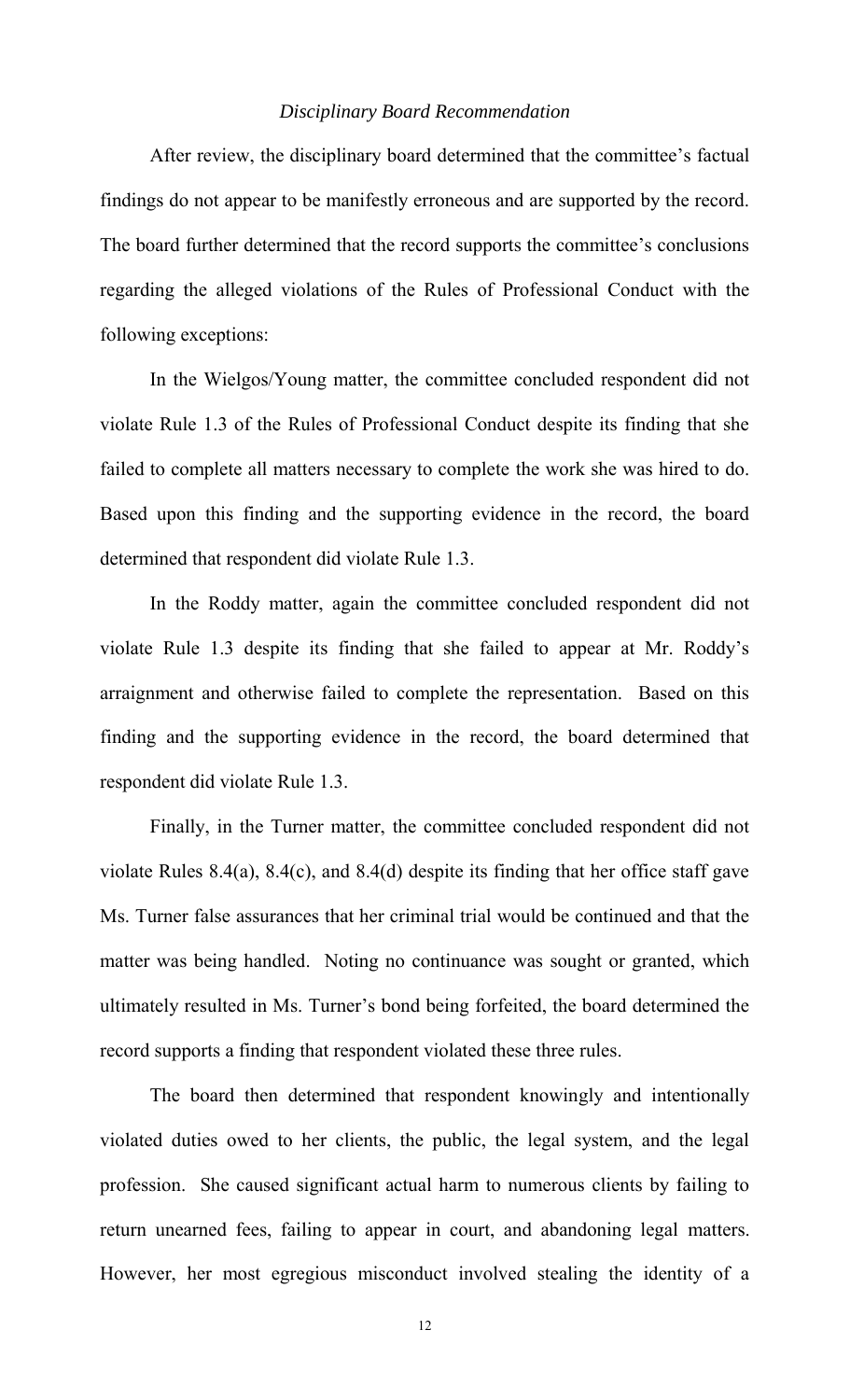deceased client and withdrawing funds from the personal bank accounts of other clients, friends, and employees without authorization. Respondent also harmed the legal system by failing to appear in court in multiple client matters, which delayed those legal proceedings. Furthermore, her criminal acts harmed the public and the image of the legal profession. Like the committee, the board determined that the baseline sanction is disbarment.

 In addition to the aggravating factors found by the committee, the board also found the following to be present: a dishonest or selfish motive, a pattern of misconduct, and indifference to making restitution. In mitigation, the board found full and free disclosure to the disciplinary board and a cooperative attitude toward the proceedings, character or reputation, mental disability or chemical dependency including alcoholism or drug abuse, imposition of other penalties or sanctions, remorse, and remoteness of prior offenses. The board elaborated on its reasoning behind finding the mitigating factor of mental disability or chemical dependency including alcoholism or drug abuse, stating:

> Based upon the facts of this matter, the Board gives Respondent's mental breakdown great weight as a mitigating factor. First, both experts who testified in this matter agreed that Respondent suffered from an acute stress disorder and major depression in the summer and fall of 2004. These conditions led to Respondent's use of cocaine, causing impaired judgment and excessive gambling. All of the misconduct in this matter, with the exception of Count II [(the Dignam matter)], occurred during the time period that Respondent was suffering from her mental breakdown. Second, both experts testified that Respondent's criminal conduct was a direct result of her mental breakdown… The experts did not testify about the relationship between Respondent's other professional misconduct and her mental breakdown. However, the concentration of the professional misconduct to the time period in which Respondent suffered her breakdown and engaged in the criminal conduct makes it highly probable that there is a close causal nexus between the two. Third, both experts testified that Respondent has made significant progress in her recovery. There is no evidence in the record that Respondent has abused drugs, gambled, or engaged in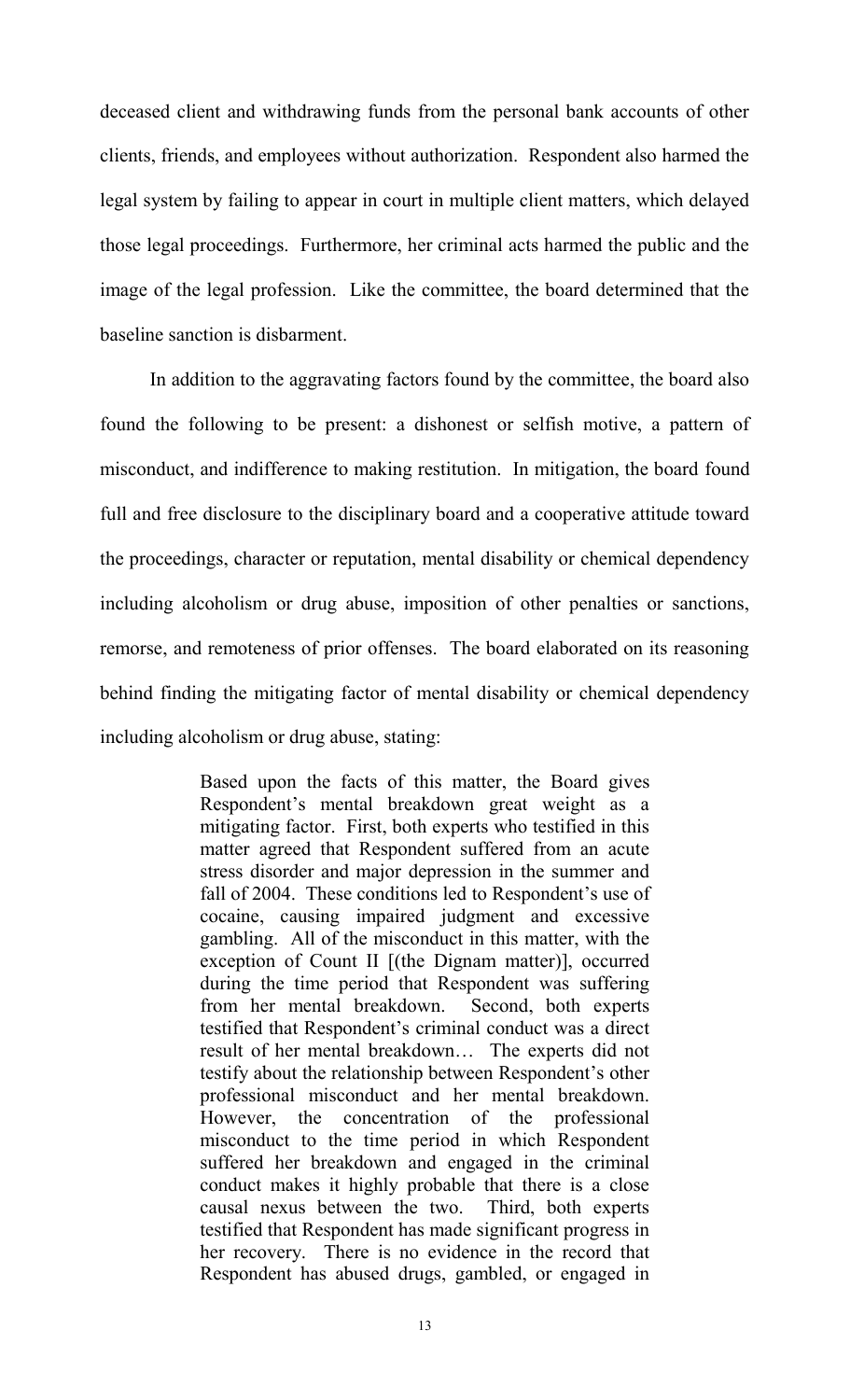criminal activity since 2004. Fourth, both experts agreed that Respondent is unlikely to relapse into criminal activity. Thus, based on application of the analysis provided by the *ABA Standards for Imposing Lawyer Sanctions*, as adopted by the Louisiana Supreme Court, to the facts of this matter, the Board gives Respondent's mental disability at the time of the misconduct great weight as a mitigating factor.

 In light of the significant mitigating factors present, particularly respondent's mental disability at the time of the majority of the misconduct, the board determined that permanent disbarment is not warranted. Instead, the board recommended that respondent be disbarred. The board further recommended that respondent provide an accounting and appropriate refund to her clients subject of the formal charges and make restitution consistent with the conditions of her criminal conviction.

 Neither respondent nor the ODC filed an objection to the disciplinary board's recommendation.

## **DISCUSSION**

 Bar disciplinary matters come within the original jurisdiction of this court. La. Const. art. V, § 5(B). When the disciplinary proceedings involve an attorney who has been convicted of a crime, the conviction is conclusive evidence of guilt and the sole issue presented is whether respondent's crimes warrant discipline, and if so, the extent thereof. Supreme Court Rule XIX, § 19(E); *In re: Boudreau*, 02- 0007 (La. 4/12/02), 815 So. 2d 76; *Louisiana State Bar Ass'n v. Wilkinson*, 562 So. 2d 902 (La. 1990). The discipline to be imposed in a given case depends upon the seriousness of the offense, the circumstances of the offense, and the extent of the aggravating and mitigating circumstances. *Louisiana State Bar Ass'n v. Perez*, 550 So. 2d 188 (La. 1989).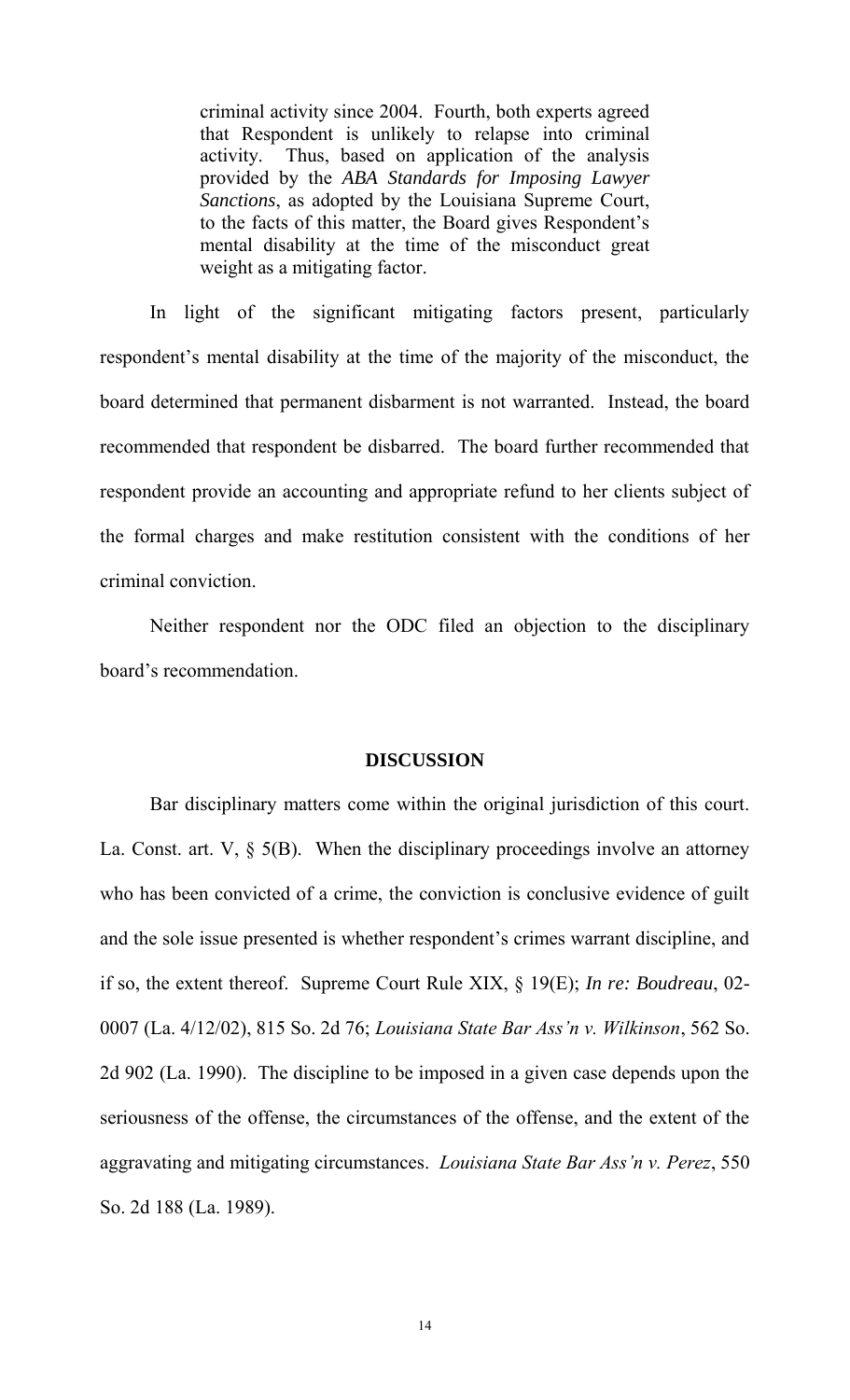Here, respondent pleaded guilty to aggravated identity theft. This crime is a felony under federal law and clearly warrants serious discipline. Additionally, respondent neglected legal matters, failed to communicate with clients, and failed to refund unearned fees. The record supports the rule violations found by the hearing committee and modified by the disciplinary board. Additionally, the record supports a finding that respondent violated Rule 1.4 of the Rules of Professional Conduct in the Wielgos/Young matter.

 Respondent knowingly and intentionally violated duties owed to her clients, the public, the legal system, and the legal profession, causing significant actual harm. The baseline sanction for this type of misconduct is disbarment.

 Aggravating factors present include a prior disciplinary record, a dishonest or selfish motive, a pattern of misconduct, multiple offenses, and illegal conduct. The mitigating factors found by the board are supported by the record.

 In concluding that permanent disbarment is not an appropriate sanction in this matter, both the hearing committee and the disciplinary board gave great weight to the mitigating factors and placed particular emphasis on respondent's mental breakdown. We agree that the greatest weight should be given to these mitigating factors, and accordingly, we find that it is not necessary to deviate from the baseline sanction.

Accordingly, we will adopt the board's recommendation and disbar respondent. We further order respondent to provide an accounting and appropriate refund to her clients subject of the formal charges and make restitution consistent with the conditions of her criminal conviction.

#### **DECREE**

 Upon review of the findings and recommendations of the hearing committee and disciplinary board, and considering the record, it is ordered that the name of